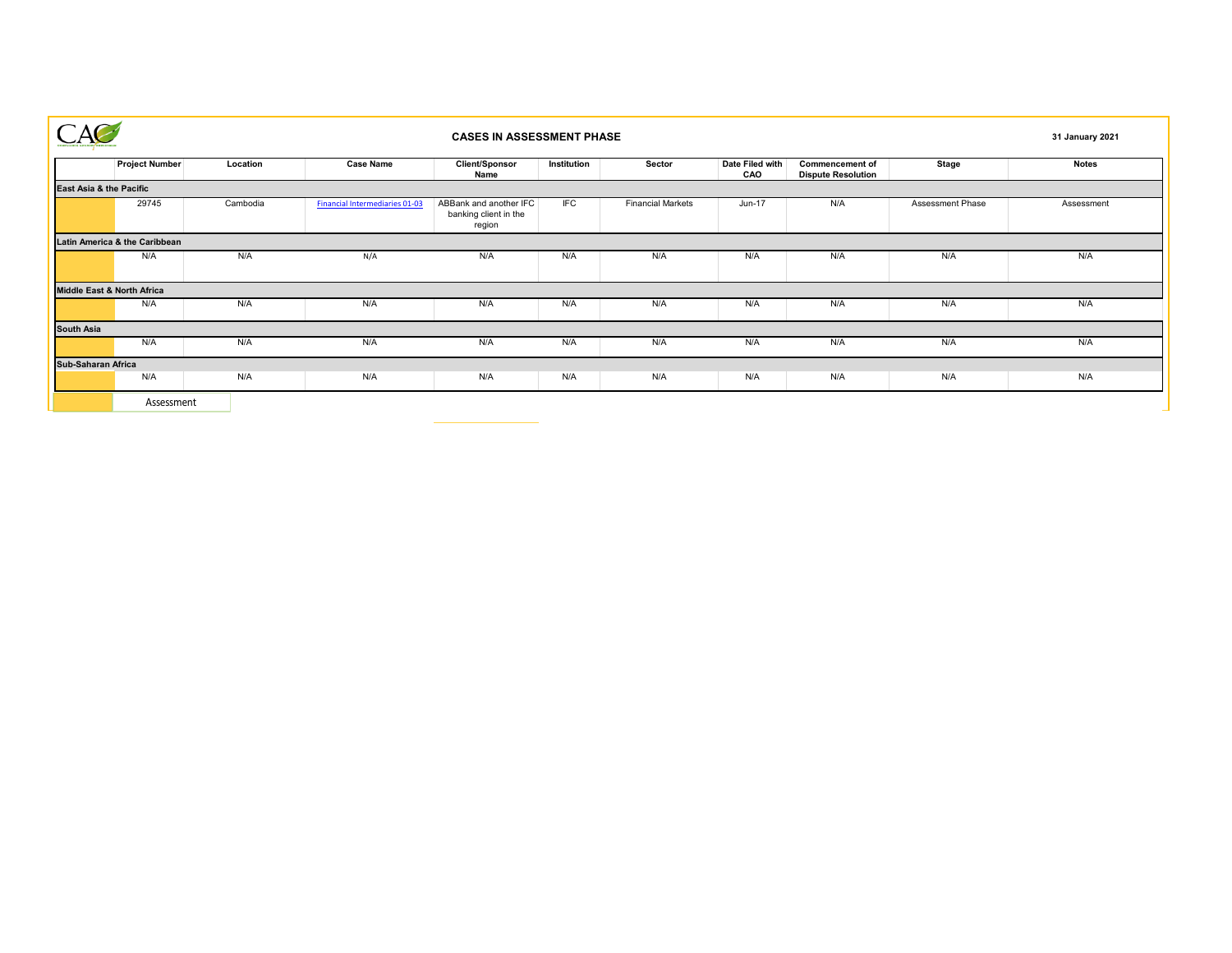|                                       | <b>CASES IN DISPUTE RESOLUTION OR DISPUTE RESOLUTION MONITORING PHASE</b> |            |                                                         |                                                          |             |                                                                  |                        |                                                     |                           |                                                                  |
|---------------------------------------|---------------------------------------------------------------------------|------------|---------------------------------------------------------|----------------------------------------------------------|-------------|------------------------------------------------------------------|------------------------|-----------------------------------------------------|---------------------------|------------------------------------------------------------------|
|                                       | <b>Project Number</b>                                                     | Location   | <b>Case Name</b>                                        | <b>Client Name</b>                                       | Institution | Sector                                                           | Date Filed with<br>CAO | <b>Commencement of</b><br><b>Dispute Resolution</b> | Stage                     | <b>Notes</b>                                                     |
| <b>East Asia &amp; The Pacific</b>    |                                                                           |            |                                                         |                                                          |             |                                                                  |                        |                                                     |                           |                                                                  |
|                                       | 37920, 41043.<br>39020, 38038                                             | Cambodia   | <b>TPBank and VPBank-01/Ratanakiri</b><br>Province      | <b>TPBank and VPBank</b>                                 | IFC         | <b>Commercial Banking</b>                                        | Mar-19                 | $Jan-20$                                            | <b>Dispute Resolution</b> | Dispute resolution process<br>(Merged with VEIL II-01)           |
|                                       | 20926                                                                     | Cambodia   | VEIL II-01/Ratanakiri Province                          | Dragon Capital Group                                     | IFC         | FI                                                               | Feb-14                 | May-14                                              | <b>Dispute Resolution</b> | Dispute resolution process<br>(Merged with TPBank and VPBank-01) |
|                                       | 32208                                                                     | Indonesia  | Wings-01/ Long Beluah and Long<br>lian                  | <b>Wings Group</b>                                       | <b>IFC</b>  | Agribusiness                                                     | Nov-18                 | Sep-19                                              | <b>Dispute Resolution</b> | Dispute resolution process                                       |
| Europe & Central Asia                 |                                                                           |            |                                                         |                                                          |             |                                                                  |                        |                                                     |                           |                                                                  |
|                                       | 38266, 30893,<br>32024, 35062,                                            | Uzbekistan | Indorama Kokand/ Hamkor Bank-01 Indorama Kokand Textile | and Hamkor Bank                                          | FC          | Manufacturing                                                    | Jun-16                 | Mar-18                                              | <b>Dispute Resolution</b> | Dispute resolution process                                       |
|                                       | <b>Latin America &amp; The Caribbean</b>                                  |            |                                                         |                                                          |             |                                                                  |                        |                                                     |                           |                                                                  |
|                                       | 43308                                                                     | Brazil     | Brazil: Valor-01/                                       | <b>Valor Venture Partners</b><br>$M$ anasamant $II \cap$ | <b>IFC</b>  | Venture Capital Fund                                             | Mar-21                 | Aug-21                                              | <b>Dispute Resolution</b> | <b>Dispute Resolution</b>                                        |
|                                       | 28492                                                                     | Colombia   | Colombia: Algueria-01/Cajicá                            | Alqueria                                                 | <b>IFC</b>  | Agribusiness                                                     | Apr-13                 | Sep-13                                              | <b>Monitoring Phase</b>   | Monitoring and implementation                                    |
|                                       | 34687                                                                     | Haiti      | Grupo M and CODEVI II-01                                | Grupo M and CODEVI II                                    | <b>IFC</b>  | <b>Garment and Apparel</b>                                       | Mar-20                 | $Jan-21$                                            | <b>Dispute Resolution</b> | <b>Dispute Resolution</b>                                        |
|                                       | 32253                                                                     | Nicaragua  | Ingenio Montelimar-01/<br><b>Montelimar Environs</b>    | <b>Corporacion Montelimar</b><br><b>SA</b>               | <b>IFC</b>  | Agribusiness                                                     | Oct-15                 | Feb-16                                              | <b>Monitoring Phase</b>   | Monitoring and implementation                                    |
| <b>Middle East &amp; North Africa</b> |                                                                           |            |                                                         |                                                          |             |                                                                  |                        |                                                     |                           |                                                                  |
|                                       | 32390                                                                     | Morocco    | Zalagh-01/Tiddas                                        | <b>ZALAR Holdings SA</b>                                 | IFC         | <b>Poultry Farming</b>                                           | Mar-16                 | Nov-16                                              | <b>Monitoring Phase</b>   | Monitoring and implementation                                    |
|                                       | 39339                                                                     | Jordan     | Masdar Baynouna-01/ East Amman                          | Masdar Jordan                                            | <b>IFC</b>  | Solar - Renewable Energy                                         | Feb-20                 | Sep-20                                              | <b>Dispute Resolution</b> | Dispute resolution process                                       |
|                                       | 35349                                                                     | Jordan     | Daehan Wind Power Company -<br>01/Tafila                | Daehan Wind Power<br>Company                             | <b>IFC</b>  | Generation<br>Wind Power - Renewable<br><b>Energy Generation</b> | <b>Jun-20</b>          | Dec-20                                              | <b>Dispute Resolution</b> | Dispute resolution process                                       |
|                                       | 43466                                                                     | Yemen      | Yemen/HSA Foods 01                                      | Hayel Saeed Anam (HSA)<br>Group                          | <b>IFC</b>  | <b>Grain Processing</b>                                          | Apr-21                 | <b>Nov-21</b>                                       | <b>Dispute Resolution</b> | <b>Dispute Resolution process</b>                                |
| Sub-Saharan Africa                    |                                                                           |            |                                                         |                                                          |             |                                                                  |                        |                                                     |                           |                                                                  |
|                                       | 26014                                                                     | Guinea     | <b>Guinea/ Nedbank Tier II-</b>                         | Nedbank Group Ltd.                                       | IFC         | <b>Financial Markets</b>                                         | Apr-17                 | Dec-17                                              | <b>Dispute Resolution</b> | Dispute resolution process                                       |
|                                       | 34203                                                                     | Guinea     | <b><i><u>A1 IVintinian</u></i></b><br>CBG-01/Sangaredi  | Compagnie des Bauxites<br>de Guinée (CBG)                | <b>IFC</b>  | All other metal                                                  | Feb-19                 | Aug-19                                              | <b>Dispute Resolution</b> | Dispute resolution process                                       |
|                                       | 29197                                                                     | Togo       | Togo LCT-02/Lomé                                        | Société Lomé Container<br>Terminal                       | <b>IFC</b>  | Infrastructure                                                   | Feb-18                 | Aug-18                                              | <b>Dispute Resolution</b> | Dispute resolution process                                       |
|                                       | 32171                                                                     | Kenya      | <b>Bridge International Academies-</b><br>02/Kenya      | <b>Bridge International</b><br>Academies                 | <b>IFC</b>  | <b>Education Services</b>                                        | Feb-20                 | Oct-20                                              | <b>Dispute Resolution</b> | Dispute resolution process                                       |
|                                       | 32171                                                                     | Kenya      | <b>Bridge International Academies-</b><br>03/Kenva      | <b>Bridge International</b><br>Academies                 | <b>IFC</b>  | <b>Education Services</b>                                        | Feb-20                 | $Jan-21$                                            | <b>Dispute Resolution</b> | Dispute resolution process                                       |
|                                       | 26510                                                                     | Kenya      | Delonex and Africa Oil-01/ Kerio<br>Valley              | <b>Delonex Energy Limited</b><br>and Africa Oil          | <b>IFC</b>  | Oil and Gas Exploration                                          | Aug-19                 | Oct-20                                              | <b>Dispute Resolution</b> | Dispute resolution process                                       |

<u> 1980 - Johann Barnett, mars and de france a strong and de france a strong and de france and de france and de</u>

<u> 1980 - Johann Barn, mars ar breithinn ar chuid ann an t-Alban ann an t-Alban ann an t-Alban ann an t-Alban a</u>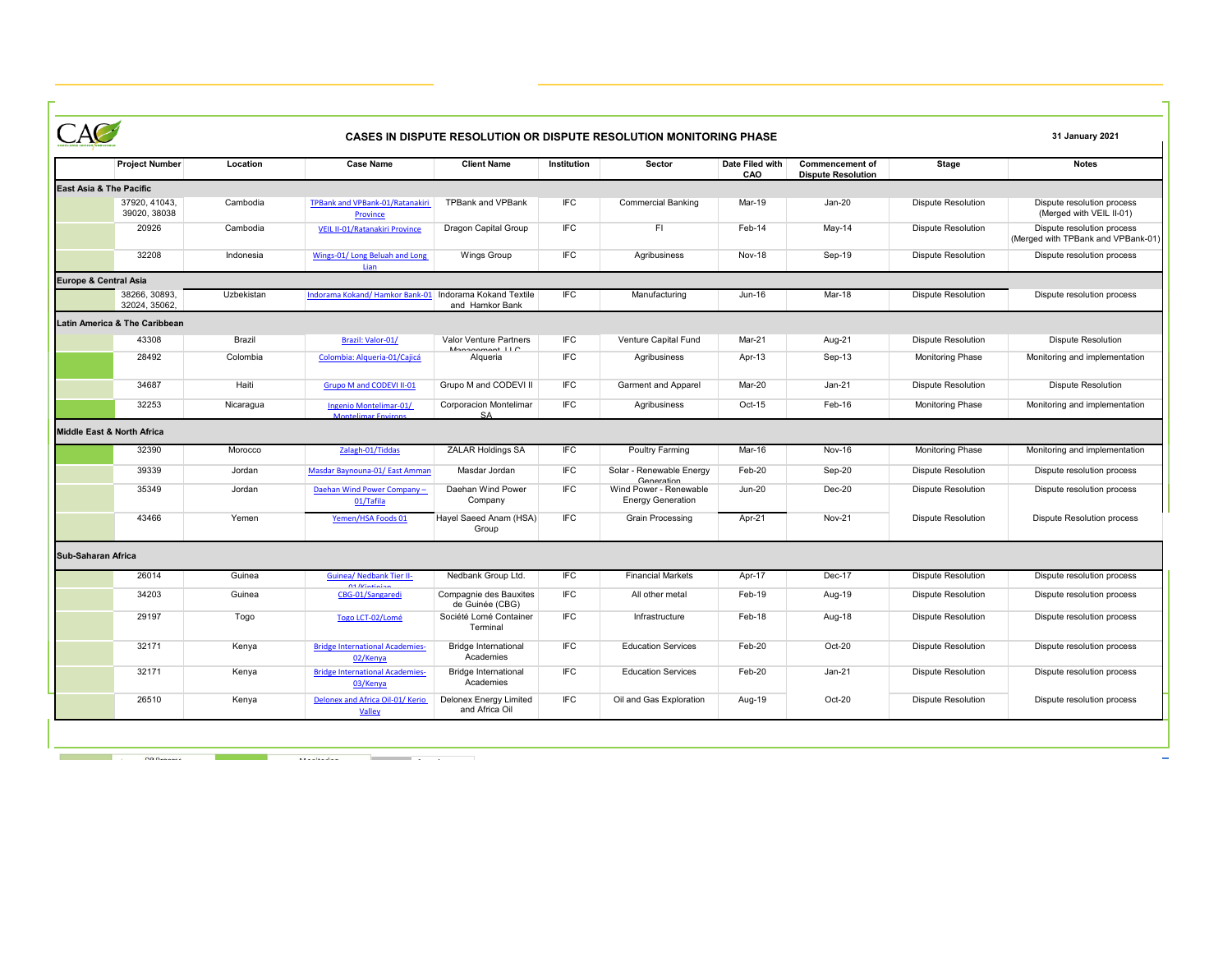| <b>COMPLIANCE CASES</b> |                               |             |                                                                 |                                                   |             |                                     |                        |                                   | 31 January 2021 |                                                 |
|-------------------------|-------------------------------|-------------|-----------------------------------------------------------------|---------------------------------------------------|-------------|-------------------------------------|------------------------|-----------------------------------|-----------------|-------------------------------------------------|
|                         | <b>Project Number</b>         | Location    | <b>Case Name</b>                                                | <b>Client Name</b>                                | Institution | Sector                              | Date Filed with<br>CAO | Date Transferred to<br>Compliance | Stage           | <b>Notes</b>                                    |
| East Asia & The Pacific |                               |             |                                                                 |                                                   |             |                                     |                        |                                   |                 |                                                 |
|                         | 35461                         | Indonesia   | <b>PSBC-01</b>                                                  | Financial Intermediary                            | <b>IFC</b>  | <b>Financial Markets</b>            | Oct-19                 | Jan-22                            | Appraisal       | Appraisal                                       |
|                         | 30235, 32853,<br>34115, 37489 | Philippines | <b>Rizal Commercial Banking</b><br><b>Corporation (RCBC)-01</b> | Rizal Commercial Banking<br>Corporation (RCBC)    | <b>IFC</b>  | <b>Financial Markets</b>            | Oct-17                 | Oct-19                            | Investigation   | Investigation                                   |
| Europe & Central Asia   |                               |             |                                                                 |                                                   |             |                                     |                        |                                   |                 |                                                 |
|                         | 30979                         | Albania     | Enso Albania-01/Lengarica                                       | Enso Hydro                                        | <b>IFC</b>  | Renewable Energy                    | Jun-15                 | Feb-16                            | Monitoring      | Monitoring                                      |
|                         | 31990                         | Ukraine     | Axzon-01/Halych and Kalush                                      | Axzon                                             | <b>IFC</b>  | Agribusiness                        | Feb-14                 | Mar-17                            | Investigation   | Investigation                                   |
|                         | 34041                         | Ukraine     | MHP-01/Vinnytsia                                                | Myronivsky Khliboprodukt<br>Publichne AT          | <b>IFC</b>  | Agribusiness                        | Jun-18                 | Jan-19                            | Appraisal       | Appraisal                                       |
|                         | 33435, 37781,<br>601447       | Georgia     | AGL-01/Makhalakidzeebi                                          | Adjaristsqali Georgia LLC                         | <b>IFC</b>  | Infrastructure                      | Feb-18                 | <b>Nov-20</b>                     | Investigation   | Investigation                                   |
|                         | 12315                         |             |                                                                 |                                                   | <b>MIGA</b> |                                     |                        |                                   |                 |                                                 |
|                         | Latin America & The Caribbean |             |                                                                 |                                                   |             |                                     |                        |                                   |                 |                                                 |
|                         | 31632                         | Chile       | Alto Maipo-01/Cajon del Maipo                                   | Alto Maipo SpA                                    | IFC         | Infrastructure                      | $Jan-17$               | Oct-17                            | Monitoring      | Monitoring                                      |
|                         | 31632                         | Chile       | Alto Maipo-02/Cajon del Maipo                                   | Alto Maipo SpA                                    | IFC         | Infrastructure                      | $Jul-17$               | Dec-17                            | Monitoring      | Monitoring<br>(Alto Maipo 01 & 02 merged)       |
|                         | 26031                         | Guatemala   | CIFI-01/Santa Cruz                                              | CIFI                                              | <b>IFC</b>  | Infrastructure                      | $Jul-15$               | May-16                            | Monitoring      | Monitoring                                      |
|                         | 31458                         | Guatemala   | Real LRIF-01/Coban                                              | Real LRIF                                         | <b>IFC</b>  | Financial Intermediary              | Oct-14                 | Jun-15                            | Monitoring      | Monitoring                                      |
|                         | 602084                        | Panama      | PL IV-01/Multiple Locations                                     | <b>ETESA</b>                                      | <b>IFC</b>  | <b>Advisory Services</b>            | <b>Jun-18</b>          | Apr-19                            | Investigation   | Investigation                                   |
|                         | Middle East & North Africa    |             |                                                                 |                                                   |             |                                     |                        |                                   |                 |                                                 |
|                         | 27022                         | Egypt       | Alex Dev-01/Wadi al-Qamar                                       | Alexandria Development<br>Limited (ADL)           | IFC         | Manufacturing                       | Apr-15                 | May-16                            | Monitoring      | Monitoring                                      |
|                         | 27022                         | Egypt       | Alex Dev Ltd-02/Beni Suef                                       | Alexandria Development<br>Limited (ADL)           | <b>IFC</b>  | Manufacturing                       | Feb-17                 | <b>Jun-18</b>                     | Investigation   | Investigation<br>(Alex Dev Ltd. 02 & 03 merged) |
|                         | 27022                         | Egypt       | Alex Dev Ltd-03/Beni Suef                                       | Alexandria Development<br>Limited (ADL)           | <b>IFC</b>  | Manufacturing                       | Apr-17                 | Oct-17                            | Investigation   | Investigation<br>(Alex Dev Ltd. 02 & 03 merged) |
| <b>South Asia</b>       |                               |             |                                                                 |                                                   |             |                                     |                        |                                   |                 |                                                 |
|                         | 26237                         | India       | India Infrastructure Fund-<br>01/Dhenkanal District             | India Infrastructure Fund                         | <b>IFC</b>  | Finance & Insurance                 | Apr-11                 | Mar-13                            | Monitoring      | Monitoring                                      |
|                         | 25074                         | India       | Tata Tea-01/CAO Vice President<br>Request                       | Tata Tea                                          | <b>IFC</b>  | Agribusiness                        | CAO VP<br>Initiated    | May-12                            | Monitoring      | Monitoring<br>(Tata Tea 01 & 02 merged)         |
|                         | 25074                         | India       | TataTea-02/Assam                                                | <b>Amalgamated Plantations</b><br>Private Limited | <b>IFC</b>  | Agribusiness                        | Feb-13                 | <b>Nov-13</b>                     | Monitoring      | Monitoring<br>(Tata Tea 01 & 02 merged)         |
|                         | 25797                         | India       | Tata Ultra Mega-01/Mundra and<br>Anjar                          | Coastal Gujarat Power<br>Limited                  | <b>IFC</b>  | Power                               | $Jun-11$               | Feb-12                            | Monitoring      | Monitoring<br>(Tata Ultra Mega 01 & 02 merged)  |
|                         | 25797                         | India       | Tata Ultra Mega-02/Tragadi Village                              | Coastal Gujarat Power<br>Limited                  | <b>IFC</b>  | Power                               | Apr-16                 | May-17                            | Monitoring      | Monitoring<br>(Tata Ultra Mega 01 & 02 merged)  |
|                         | 34628                         | India       | India / Shapoorji Pallonji-01/Pune                              | Shapoorji Pallonji                                | IFC         | <b>Construction and Real Estate</b> | $Dec-20$               | Oct-21                            | Appraisal       | Appraisal                                       |
|                         | 36008                         | Pakistan    | Karot Hydro-02/Jhelum River                                     | Karot Power Company<br>Limited (KPCL)             | <b>IFC</b>  | Infrastructure                      | Aug-19                 | Dec-20                            | Investigation   | Investigation<br>(Karot 02 & Karot 03 merged)   |
|                         | 36008                         | Pakistan    | Karot Hydro-03/Jhelum River                                     | Karot Power Company                               | <b>IFC</b>  | Infrastructure                      | <b>Jul-20</b>          | Apr-21                            | Investigation   | Investigation                                   |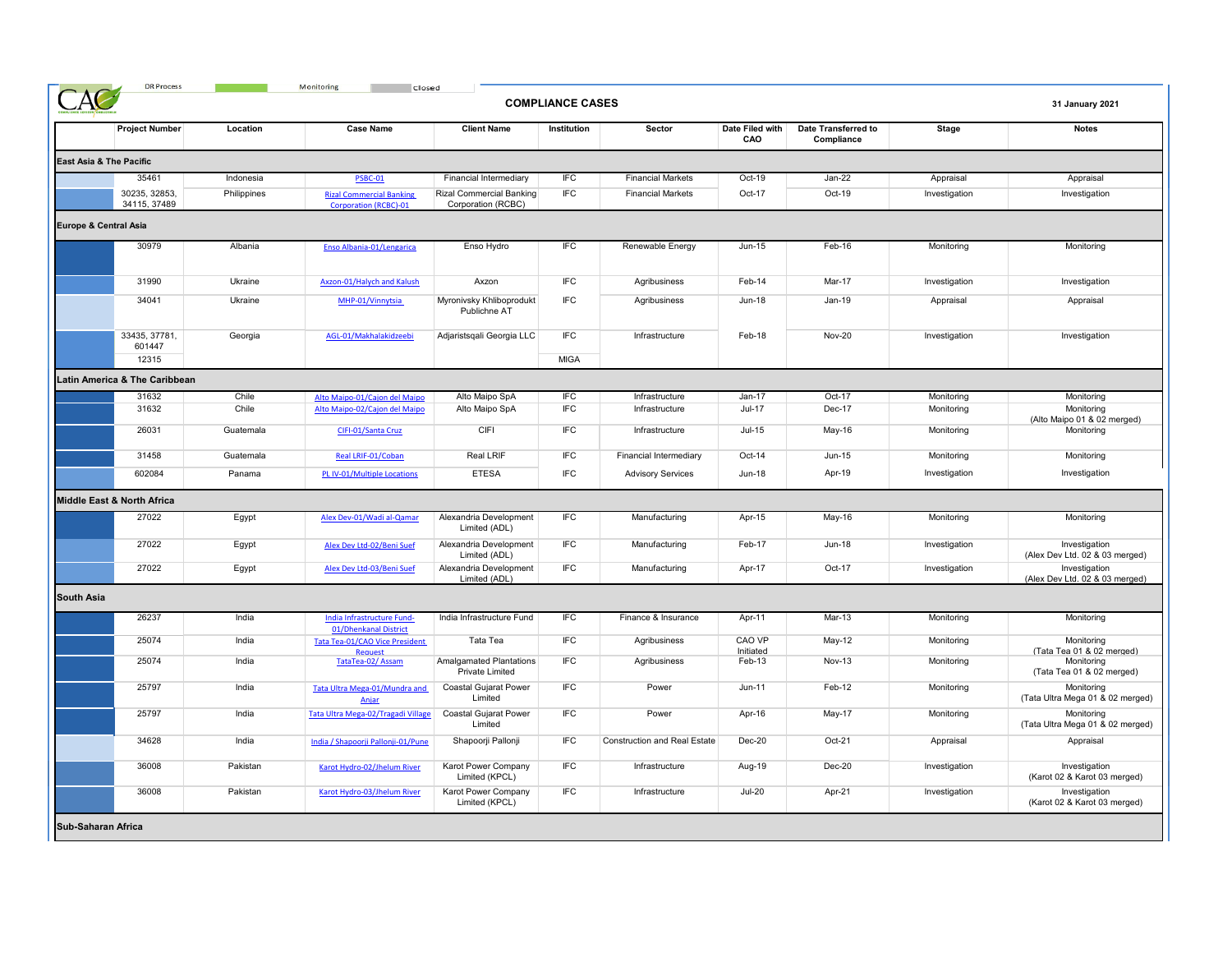|                      | 33385                                              | Kenya        | Bidco Bev. & Det.-01/Thika                                   | <b>Bidco Africa Limited</b>                     | <b>IFC</b>  | Manufacturing             | Jun-16   | Dec-16   | Monitoring    | Monitoring<br>(Bidco 01 & 04 merged)            |
|----------------------|----------------------------------------------------|--------------|--------------------------------------------------------------|-------------------------------------------------|-------------|---------------------------|----------|----------|---------------|-------------------------------------------------|
|                      | 33385                                              | Kenya        | Bidco Bev. & Det.-04/Thika                                   | <b>Bidco Africa Limited</b>                     | <b>IFC</b>  | Manufacturing             | May-17   | Mar-18   | Monitoring    | Monitoring<br>(Bidco 01 & 04 merged)            |
|                      | 32171                                              | Kenya        | <b>Bridge International Academies-</b><br>01/Kenva           | New Globe Schools Inc.                          | <b>IFC</b>  | <b>Education Services</b> | $Jul-18$ | Apr-19   | Investigation | Investigation                                   |
|                      | 26510                                              | Liberia      | <b>Salala Rubber Corporarion (SRC)-</b><br>01/Margibi & Bong | Salala Rubber<br>Corporation (SRC)              | <b>IFC</b>  | <b>Natural Fibers</b>     | May-19   | Mar-20   | Investigation | Investigation                                   |
|                      | 30967, 40420                                       | Nigeria      | <b>Eleme Fertilizer-01/Port Harcourt</b>                     | Indorama Eleme Fertilizer<br>and Chemicals Ltd. | <b>IFC</b>  | Chemicals                 | Apr-18   | Feb-19   | Monitoring    | Monitoring                                      |
|                      | 24803                                              | South Africa | Lonmin-02/Marikana                                           | Lonmin Platinum Group<br><b>Metals Project</b>  | <b>IFC</b>  | Mining                    | Jun-15   | $May-17$ | Investigation | Investigation                                   |
|                      | 29197                                              | Togo         | Togo LCT-01/Lomé                                             | Société Lomé Container<br>Terminal              | <b>IFC</b>  | Infrastructure            | Mar-15   | Aug-15   | Monitoring    | Monitoring                                      |
|                      | 24408 (IFC) &<br>6732 (MIGA)                       | Uganda       | Bujagali Energy - 04/Bujagali                                | Bujagali Energy Ltd                             | <b>IFC</b>  | Infrastructure            | Mar-11   | $Dec-13$ | Monitoring    | Monitoring<br>(Bujagali 04, 06, 07 & 08 merged) |
|                      |                                                    |              |                                                              | World Power Holdings                            | <b>MIGA</b> |                           |          |          |               |                                                 |
|                      | 24408 (IFC) &<br>6732 (MIGA)                       | Uganda       | Bujagali Energy - 06/Bujagali                                | Bujagali Energy Ltd                             | <b>IFC</b>  | Infrastructure            | Apr-13   | Nov-14   | Monitoring    | Monitoring<br>(Bujagali 04, 06, 07 & 08 merged) |
|                      |                                                    |              |                                                              | World Power Holdings                            | <b>MIGA</b> |                           |          |          |               |                                                 |
|                      | 24408 (IFC) &                                      | Uganda       | Bujagali Energy - 07/Bujagali                                | Bujagali Energy Ltd                             | <b>IFC</b>  | Infrastructure            | Feb-15   | May-16   | Monitoring    | Monitoring<br>(Bujagali 04, 06, 07 & 08 merged) |
|                      | 6732 (MIGA)                                        |              |                                                              | World Power Holdings                            | <b>MIGA</b> |                           |          |          |               |                                                 |
|                      | 24408 (IFC) &                                      | Uganda       | Bujagali Energy-08/Bujagali                                  | Bujagali Energy Ltd                             | <b>IFC</b>  | Infrastructure            | Jun-17   | Mar-18   | Monitoring    | Monitorina                                      |
|                      | 6732 (MIGA)                                        |              |                                                              | World Power Holdings                            | <b>MIGA</b> |                           |          |          |               | (Bujagali 04, 06, 07 & 08 merged)               |
|                      |                                                    |              |                                                              |                                                 |             |                           |          |          |               |                                                 |
| <b>Multiregional</b> |                                                    |              |                                                              |                                                 |             |                           |          |          |               |                                                 |
|                      | Multi                                              | World        | Financial Intermediaries-01/CAO VP                           | <b>IFC Financial Markets</b>                    | <b>IFC</b>  | Financial Intermediary    | CAO VP   | Jun-11   | Monitoring    | Monitoring                                      |
|                      | Closed<br>Monitoring<br>Appraisal<br>Investigation |              |                                                              |                                                 |             |                           |          |          |               |                                                 |